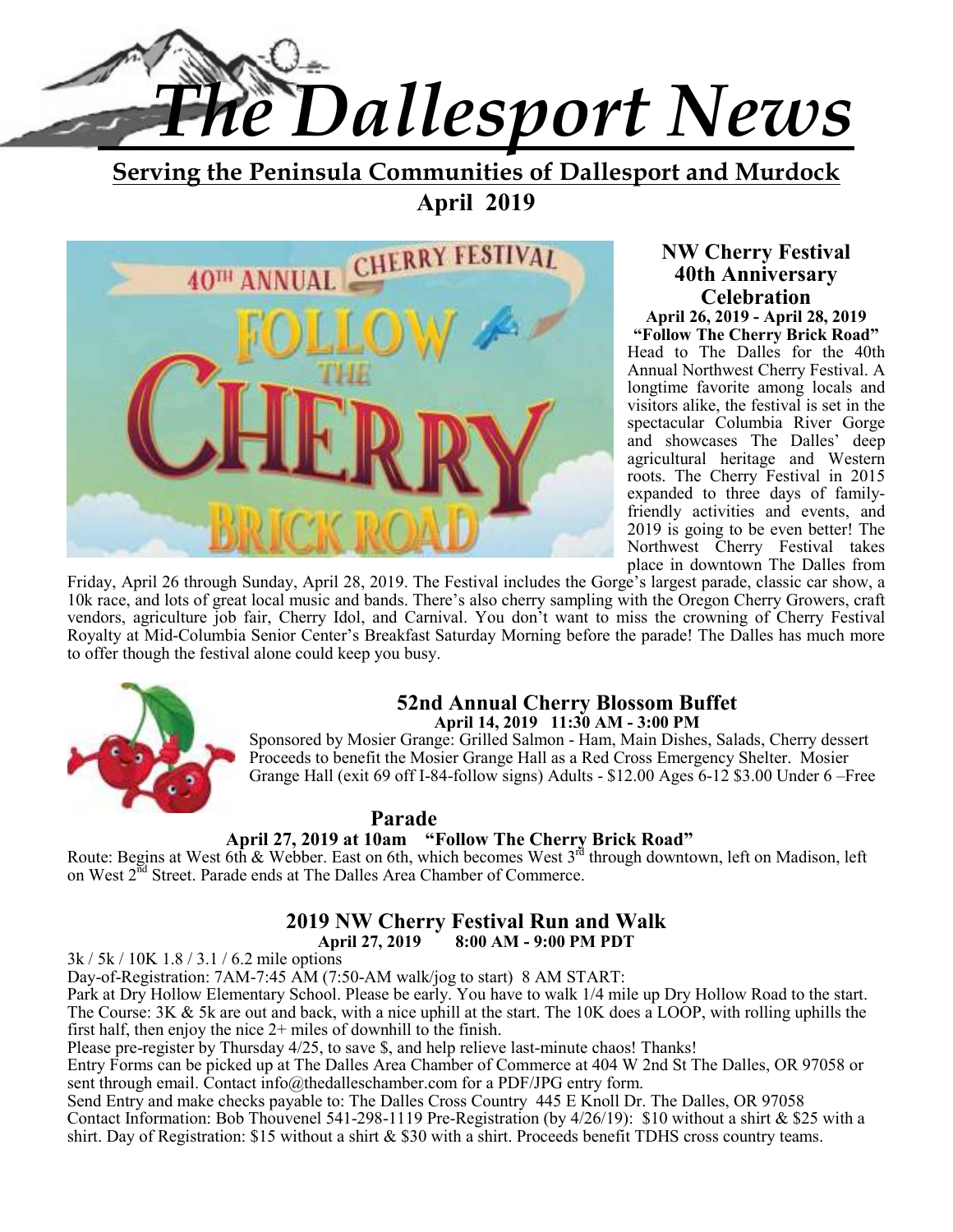#### **Book Report By Judy Bane "The Rule of Law" by John Lescroat**

John Lescroart - the "master of the legal thriller" (Chicago Sun-Times) - is back in action, marshaling his witty dialogue and airtight plotting in this electrifying thriller featuring attorney Dismas Hardy as he grapples with his longtime trusted assistant being charged as an accessory to murder.

Dismas Hardy knows something is amiss with his trusted secretary, Phyllis. Always reliable and consistent, she's been behaving out of character and disappearing without notice. Dismas becomes even more concerned when he discovers Phyllis has been reluctantly playing host to her convict brother, a man just released from San Quentin after serving a 25-year sentence for armed robbery and attempted murder.

Things take a shocking turn with Phyllis is suddenly arrested at work, accused of being an accessory to the murder of Hector Valdez, a coyote who'd been smuggling women into the country from El Salvador and Mexico. That is, until recently, when he was shot to death - on the very same day Phyllis started disappearing from work. The connection between Phyllis, her brother, and Hector's murder is not something Dismas can easily understand, but if his treasured colleague has any chance of going free, he needs to put all the pieces together - and fast.

As "one of the best thriller writers to come down the pike" (USA Today), John Lescroart crafts yet another whipsmart and rousing novel filled with shocking twists and turns that will keep you guessing until the very end.

One of my favorite authors, John Lescroat writes fast paced, witty legal thrillers that I anxiously wait to read. This is his latest Dismas Hardy story and I high recommend you read the others. A highly entertaining read!

#### **Local Author Sam Woolsey at Klindt's April 27, 2019 4:00 PM - 5:00 PM**

http://Klindt's Booksellers & Stationers Join us for a book signing featuring Sam Woolsey and his travel memoir, The Condor of Chavín: A Journey in the Peruvian Andes. Klindt's Booksellers 315 East 2nd Street The Dalles. Information: 541-296-3355 free and open to the public

#### **Klindt's Community Book Club April 14, 2019 6:30 PM - 8:00 PM**

http://www.klindtsbooks.com

Join us to discuss Notes From No Man's Land by Eula Biss. Klindt's Community Book Club is free and open to all readers. Our reading group gathers at Klindt's Bookstore each month for staffled book discussion. We also provide snacks and beverages and offer a discount on the monthly book selection. Please call or email to let us know you're coming so we set up enough chairs. Contact Information: Klindt's Booksellers 296-3355 ---- 315 E. 2nd Street, The Dalles.

#### **The Ultimate List of Local Bookstores: 51 Must-See Bookstores Across the US**

**https://www.bookbub.com/blog/localbookstores?source=facebook\_share&fbcli d=IwAR1Hv15R2Ja-3XsegjUieTRgkAaaym2PMkMySIEfvtr7zt lR\_z0Wj9QNggw**

Klindt's Booksellers in The Dalles, Oregon: Established in 1870, Klindt's Booksellers is the oldest bookstore in Oregon. For over 100 years this bookstore has been bringing the best selection to its patrons, as well as selling unique stationery and hosting a monthly community book club!

#### **Mid-Columbia Community Concerts Presents: The Comedy Ventriloquism of Lynn Trefzgner**

**April 8, 2019 7:00 PM - 9:00 PM**  The Dalles High School 220 E 10th St The Dalles, OR Information: MCCA.INFO: 541-298- 4352 or 541-386-3055 Tickets Available @ Klindt's Booksellers, Lines of Designs, Online or at the door.

## **Fire Juggling - The Dalles Wasco County Library**

**April 5, 2019 7:00 PM - 9:00 PM**  Come and experience Eli March and his fire juggling skills. Eli. Fire Entertainer of the Year, will entertain and enlighten. Please join us in the upper parking lot of The Dalles library for this **FREE** family event! The Dalles-Wasco County Library 722 Court Street, The Dalles, Contact Information: 541-295-2815

## **National Poetry Month Celebration**

**April 13, 2019 4:00 PM - 5:00 PM**  http://Klindt's Booksellers & Stationers

April is National Poetry Month. Join Klindt's as we honor the power of poetry with a reading and gathering on Saturday, April 13th at 5PM. Local poet Jack Lorts will be our emcee for this event. Local poets Penelope Scambly Schott, Donna Henderson, Leigh Hancock, and Joel Kabakov will join Lorts in sharing work and increasing awareness of the importance of poetry. All poets will be available to chat with readers and sign books after reading. Klindt's Booksellers 315 East 2nd Street The Dalles<br>Information: Information: 541-296-3355

info@klindtsbooks.com Free and open to public

**Klindt's Bookstore** 541-296-3355 315 E. 2nd Street, The Dalles Hours: Mon. – Sat. 8:00 am– 6:00 pm Sundays 11:00 am - 4:00 pm **The Dalles/Wasco County Public Library** 541-296-2815 wascocountylibrary.com 722 Court Street, The Dalles **HOURS:**  Monday-Thursday 10 a.m. to 8:30 p.m. Saturday: 10 a.m. to 5 p.m. Closed Sunday *\*FREE wireless Internet access* inside the library and on library grounds.

**White Salmon Valley Community Library** 509-493-1132 - Town & Country Sq. White Salmon Open Tuesdays 10:00 am - 8:00 pm Wed.-Sat. 10:00 am - 6:00 pm

#### *\*FREE wireless Internet access*  **Goldendale Community Library**  (509) 773-4487

131 West Burgen Street Goldendale, Open M Tu Th F Sat 10am-6:00pm and 10 to 8 on Wednesdays

**Bookmobile**  Fort Vancouver Regional Library 1-888-546- 2707



The Library Bookmobile Fall - Winter Schedule **Wednesdays April 3rd. & 17th .**  Lyle Market.....9:45 – 10:15 Lyle High School….10:25- 12:30 Dallesport Church of Christ…1:45–3:00

 A map of all FVRLibraries' bookmobile stops as well as printable schedules can be found at

http://www.fvrl.org/bookmobiles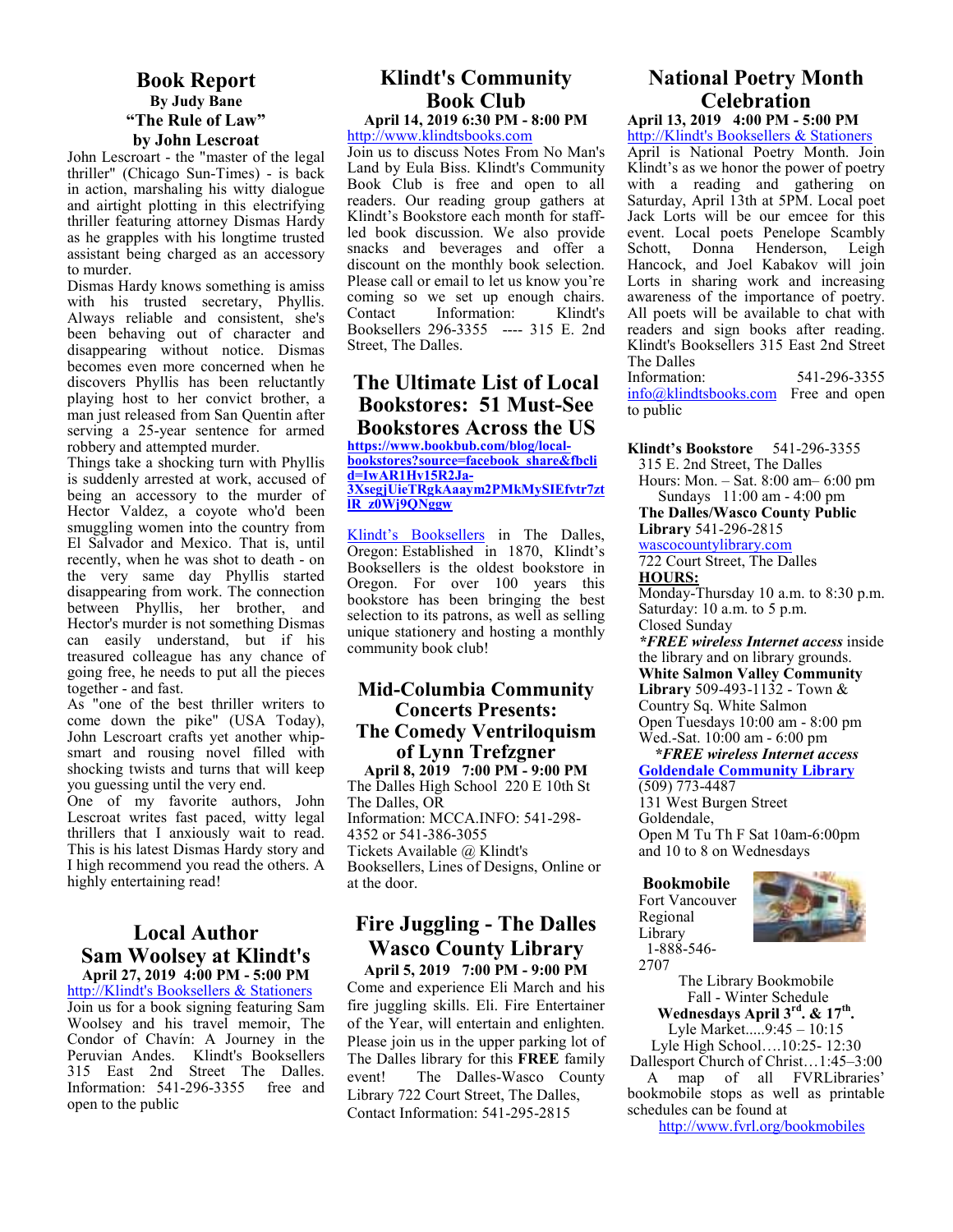#### **Community Council Corner**

By Caleb Hotchkiss Report for the March,  $14^{\text{th}}$ , 2019 Dallesport-Murdock Council Meeting

 The Dallesport-Murdock Community Council discussed a Notice of Subdivision Application and Mitigated Determination on Non-Significance for the Yakima Nation Housing Authority (YNHA) Wishxum Village Subdivision, the status of the development and the public comment opportunity on March  $22<sup>nd</sup>$  to the Klickitat County Planning Commission in Goldendale. The community members in attendance mentioned the wildlife observed recently in the area slated for development. YNHA, Executive Director Kelly Coons will address the Council at the April meeting.

 A few other topics were briefly discussed including a long-pending potential golf course development, water metering of lots and the benefits of smart water meters, transfer of maintenance responsibilities from the airport to the county, transfer of water rights from the airport to the Dallesport Water District, Lyle School District funding challenges after the McCleary Act, Washington SB 5382 related to tiny houses, ordinance violations on Cypress Street, and the status of the new gun range – expected to open this spring.

 The next meeting of the Dallesport-Murdock Community Council is **April 11th, 7:00 PM**, at the Community Center on 6th Ave**. The speaker will be the Yakima Nation Housing Authority, Executive Director Kelly Coons**. The May meeting speaker will be Marty Hudson from Klickitat County weed control.

#### **Public Hearing: Disposition of School District Property**

In accordance with Washington State RCW 28A.335.120, Lyle School District No. 406 will hold a public hearing regarding a proposal to dispose of school district property, parcel number 02133314000100, located at 325 6th Avenue, Dallesport, WA. The hearing will be held at **6 p.m., April 10, 2019,** in the Dallesport Community Center, 136 6<sup>th</sup> Avenue, Dallesport WA. The public is invited to testify and/or submit evidence for and against the propriety and advisability of the proposed sale.

## **Life Flight Network**

**April 8th, 2019 6pm**

Join us for a fun and informative evening. MCMC Board Room in main hospital.

**6:00pm - Dinner** provided by Life Flight Network

**6:30pm - Case review** with Dr. Burnham. To include: Trauma, including Sherman County MCI, Adult Medical: CVA Reviewing the new CVA protocol, so bring your questions!

Options for remote call-in.

RSVP today: VWalco@LifeFlight.org

#### **Dallesport Water Dist.**

P.O. Box 131 Dallesport, WA 98617 If you have any questions regarding your water system, please feel free to contact. Lane Goodenough, District Manager 541- 980-6756 dwdmanager@gmail.com or

Austin Wilson, DWD Clerk 541-980- 6514,or dallesportwater@gmail.com Clerks office hours: 8:00am to 1:00pm Monday thru Thursday. **Monthly meetings are held on the 2nd**

**Wednesday of every month at 6:00pm at the Dallesport Community Center.** 

**K.C.F.D. #6 Dallesport/Murdock Fire Dept. Breakfast April 20th. 7-10 am Dallesport fire station All proceeds go to the Dallesport Fire Department Building Fund….. Biscuits and gravy… or Pancakes Coffee & Juice… \$5.00 per Person** 

#### **An Evening with HAVEN April 4, 2019 5:30 PM - 8:30 PM**

This year HAVEN celebrates 38 years of service to our community and is excited to invite you to our annual fundraiser. Please join us and experience Culinary delights from locally owned businesses as well as from distinguished local chefs, to be accompanied by craft beer, fine wine and live music. Thank you for your support! Admission: \$35.00 Tickets available at Klindt's Books The Fort Dalles Readiness Center 402 East Scenic Drive The Dalles (541) 296- 1662

#### **Protect Your Property from Wildfire**

**1. Maintain Defensible Space (0–5 feet)** Use noncombustible materials such as gravel, brick, or concrete in this critical area adjacent to your home.

**2. Reduce Siding Risks:** Maintain 6 inch ground-to-siding clearance, and consider noncombustible siding.

**3. Clean Debris from Roof:** Regularly remove debris  $\perp$  from your roof, since debris can be  $\perp$  ignited by wind-blown embers.

#### **4. Use a Class A Roof Covering:**

Class A fire-rated roofing products offer the best protection for homes.

#### **5. Clean Out Gutters Regularly**

Keep debris out of gutters since debris can be ignited by wind-blown embers. If used, gutter covers should be noncombustible.

**6. Reduce Fence Risks:** Burning fencing can generate  $\perp$  embers and cause direct flame contact to your home. Use noncombustible fences and gates.

#### **7. Keep Embers out of Eaves & Vents**

Use 1/8-inch mesh to cover vents, and box-in open eaves to create a soffited eave.

**8. Protect Windows**: Use multi-pane, tempered glass windows, and close them when a wildfire threatens.

#### **9. Reduce Deck Risks:**

At a minimum, use deck boards that comply with California requirements for new construction in wildfire-prone areas, remove combustibles under deck, and maintain effective defensible space.

**10. Maintain Defensible Space (5–30 feet):** Remove shrubs under trees, prune branches that overhang your roof, thin trees, and remove dead vegetation. Move trailers/RVs and storage sheds from area, or build defensible space around these items.

#### **Creating Defensible Space**

Introduce more native vegetation. Space trees at least 10 feet apart.

Remove dead or dying trees and shrubs.

Keep trees and shrubs pruned. ...

Mow your lawn regularly and dispose promptly of cuttings and debris.

Maintain your irrigation system.

Clear your roof, gutters and eaves of debris.

Trim branches so they do not extend over roof or near the chimney.

Move firewood and storage tanks 50 feet away from home and clear areas at least 10 feet around them.

Store flammable liquids in approved metal safety cans.

Do not connect wooden fencing directly to your home.

Keep the grounds around your home free of pine needles.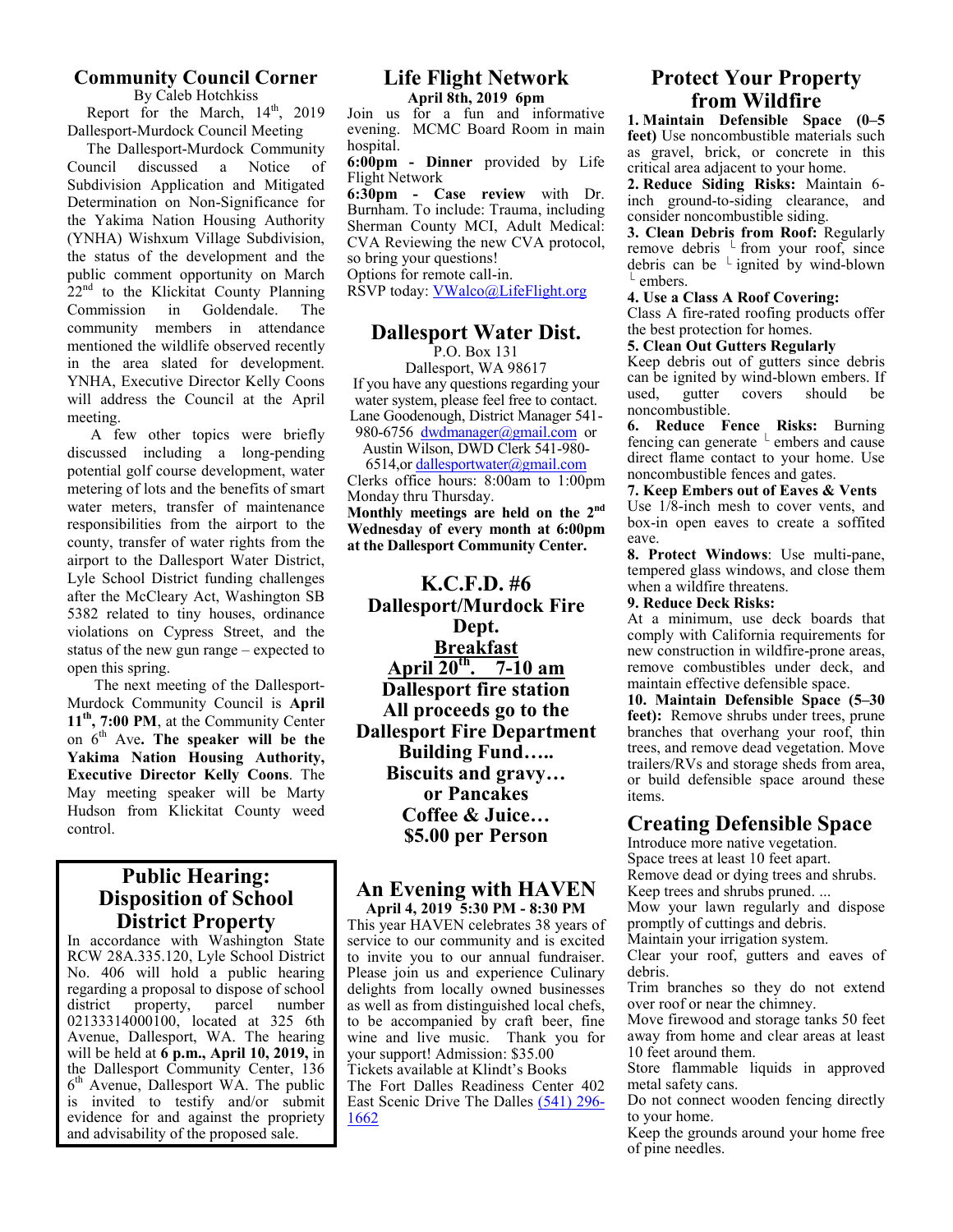### **New Solar Project Set For Bickleton**

of Public Lands Hilary Franz last pollution and builds energy Wednesday announced the first lease independence in our communities. public services over the past two of state trust lands for solar power. And it also creates family-wage jobs decades, but we are always looking The Washington State Department of in parts of our state that need them the for ways to meet new Market Natural Resources is entering into an most." agreement with Avangrid Renewables to lease 480 acres of state trust lands in Klickitat County (near Bickleton) as part of a 150-megawatt solar power operations in late 2020. project.

revenue for schools across the state.

"Solar power is a win-win-win for the people of Washington," said Business Development Jesse Gronner. is part of Franz's Rural Communities Franz, the elected official who oversees DNR. "It generates push this project forward, but we ongoing effort to spur investment and significant revenue for our schools think it's a great site for a solar job creation using natural resources while creating jobs and providing project, and we thank Commissioner throughout Washington. Past RCPI clean, affordable energy to our homes Franz and her staff for working with projects include the retrofitting and and businesses."

DNR already has an expansive construction and public services.

lands by 2025," Franz says. "The across Washington state.

Washington State Commissioner clean energy we generate reduces

Avangrid is for 40 years. The company anticipates it will begin

The project will not only generate lease on state lands for a project like "Executing the first solar power lands." the Northwest," said Avangrid across Washington. Vice President for "We still have a lot of work to do to Partnership Initiative (RCPI), an us."

clean-energy wind program. Each currently being used as grazing land derelict boat recycling facility in year, wind turbines on state trust land for cattle. Grazing payments on this Ilwaco, and a partnership with the generate 200 megawatts of power and land generate \$2 per acre yearly. Kalama School District to help raise \$1.2 million for school Avangrid will be leasing the land for students manage a 32-acre forest "Our goal is to produce 500 this land goes to the Common School School. megawatts of solar power on public Trust, used for school construction *Reprinted with permission from the*  \$300 an acre. Revenue from the use of adjacent to the district's Middle-High

DNR's lease with Portland-based Washingtonians," said Commissioner "State-managed lands have generated more than \$1.5 billion for demands and increase benefits for Franz. "Solar power helps us take full advantage of the economic and ecological potential of our public

clean energy, but it will also generate this is an exciting development for us acres of public forest, rangeland, more than \$120,000 per year in new as we work to expand solar energy in tidelands, and commercial properties DNR manages nearly 6 million

> The land near Bickleton is Raymond, the construction of a The Klickitat County solar project reopening of a lumber mill in

> > *Goldendale Sentinel*

#### **Mt Adams Transportation Providing the Transportation You Need**  We will take you where you need to be:

Educational opportunities Employment (limited) Grocery shopping

This service is designed to enable Klickitat County residents who lack transportation resources to meet their basic needs. We have both buses and private vehicles available in Goldendale and White Salmon, with each office serving all of Klickitat County. If you live in or west of Dallesport, please call White Salmon office for service. We have volunteer drivers that volunteer their time and vehicle to provide transportation service to county residents. They are licensed and insured and have had their vehicles and driving skills evaluated. Our van drivers are licensed and trained to serve your transportation needs.

#### **We Respect Civil Rights**

Mount Adams Transportation Service (MATS) is committed to ensuring that no person is excluded from participation in, or denied the benefits of its transit services on the basis of race, color, or national origin, as protected by Title VI in Federal Transit Administration (FTA) Circular 4702.1.A. Klickitat County Senior Services/Mount Adams Transportation operates its programs without regard to race, color, religion, sex, sexual orientation, national origin, marital status, age or disability in accordance with Title VI of the Civil Rights Act or other applicable law.

#### **Funding**

Medical appointments Social service appointments

> Senior Transportation is funded in part by the Area Agency on Aging and Disabilities of Southwest Washington and by Klickitat County. For this purpose, a senior citizen is defined as 60 years of age or older. Other funding is provided by the Washington State Department of Transportation and by United Way of the Columbia Gorge.

#### **White Salmon Office**

501 NE Washington Street P.O. Box 1877 White Salmon, WA 98672

#### **Phone: 509-493-3068**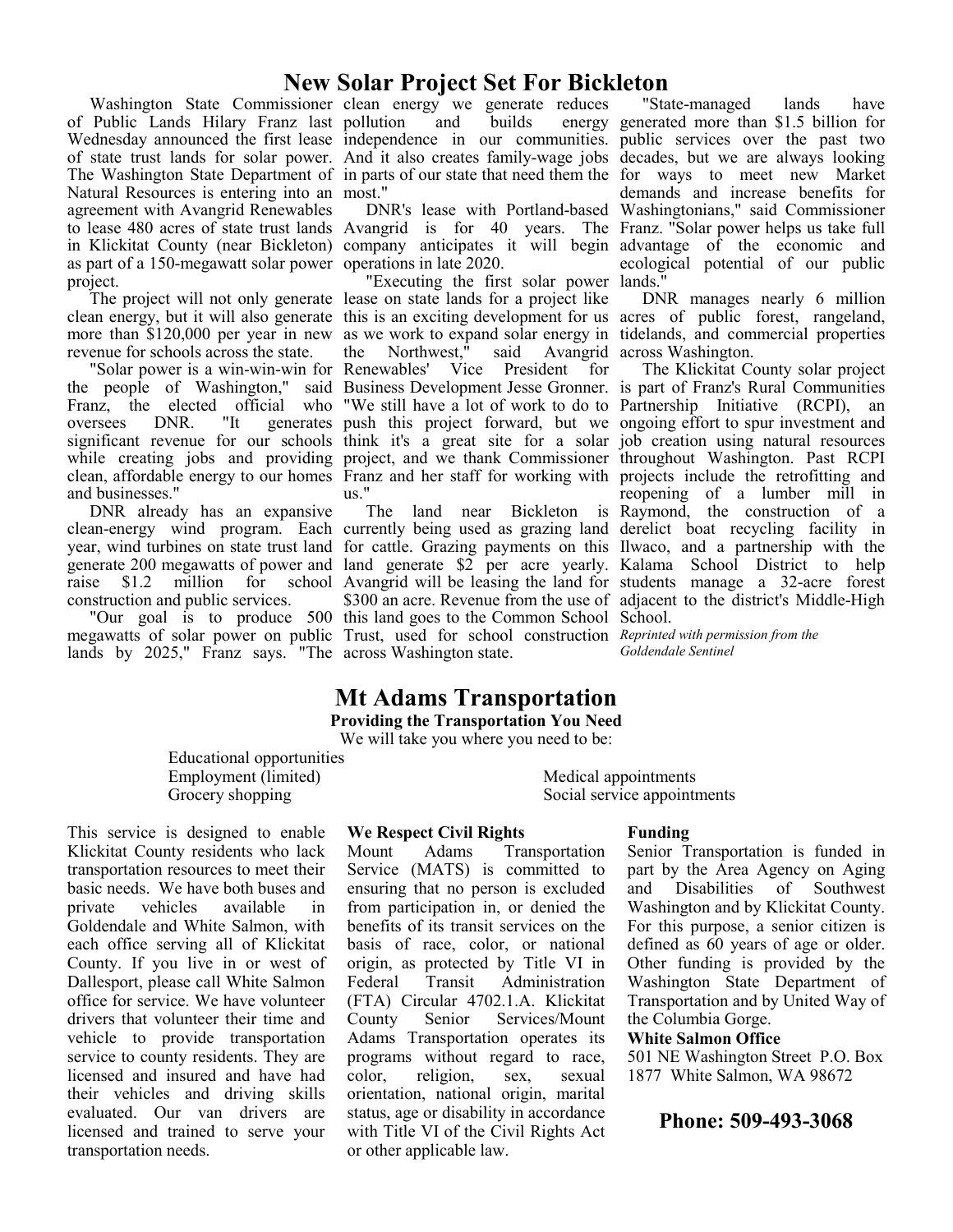# YLE SCHUUL DISTRIC

For the latest information on Lyle School District, visit the website for the school district. **http://www.lyleschools.org**

## **Spring Break April 1st. – 5th .**

## **The "A Team:" Lyle School Offers Free After-School Tutoring**

In the midst of multiple snow days in February, Lyle Schools fired up the "A Team," a free after-school tutoring program.

In many school districts, parents have to pay to have access to tutoring for their children. Thanks to a Title I state grant, Lyle Schools is able to offer tutoring to students in grades six-12 for free, twice a week.

The A-Team Program is for students who need a little extra support in understanding a concept, or who need time to prepare for high-stakes exams required for graduation. It's also for those who simply need a quiet and supportive place to focus on their learning.

Because this grant is specifically for ELA and math, tutors will focus their efforts on those subjects, but if students have questions about other subjects, they are welcome to ask. The tutors are there to help our young people expand their learning.

Students are welcome to participate every Tuesday and Thursday, or as their schedule allows. Buses will run at 5 p.m. to take our motivated learners home.

All tutors are teacher specialists at the high school. Each has a specific area of focus: John Bister will provide juniors and seniors with tutoring to prepare for the SBAC, the state testing students need to pass in order to graduate. Cody Magill will focus on English language arts for both middle and high school. Middle and high school students will get math learning support from Katie Gibson on Tuesdays and Josh Padgett on Thursdays.

Questions? Call the school office at 509-365-2211.

## **Lyle Lions Club Annual Easter Egg Hunt April 20, 2019 11:00 a.m.**

Lyle Park by the Lyle Activity Center Toddlers & all other ages up to 10 years old. Bring cameras/cell phones to have photos taken with the Easter Bunny!

**(Klickitat, Lyle Against Substance Abuse Coalition) April 17th . 5 - 6:30 pm Meets the 3rd Wed of each month. Alternates between Klickitat and Lyle**

> **The Library Bookmobile--- Fall - Winter Schedule Wednesdays April 3rd. & 17th . Lyle Market.....9:45 – 10:15 Lyle High School 10:25- 12:30 Dallesport Church of Christ.....1:45–3:00**

**Dallesport PTO Meeting Tue, April 9th. 2:45pm – 3:45pm Monthly on the first Tuesday School Board meetings will be held @ 6pm on the fourth Wednesday April 24, 2019**  *Support your school and attend a meeting.* 

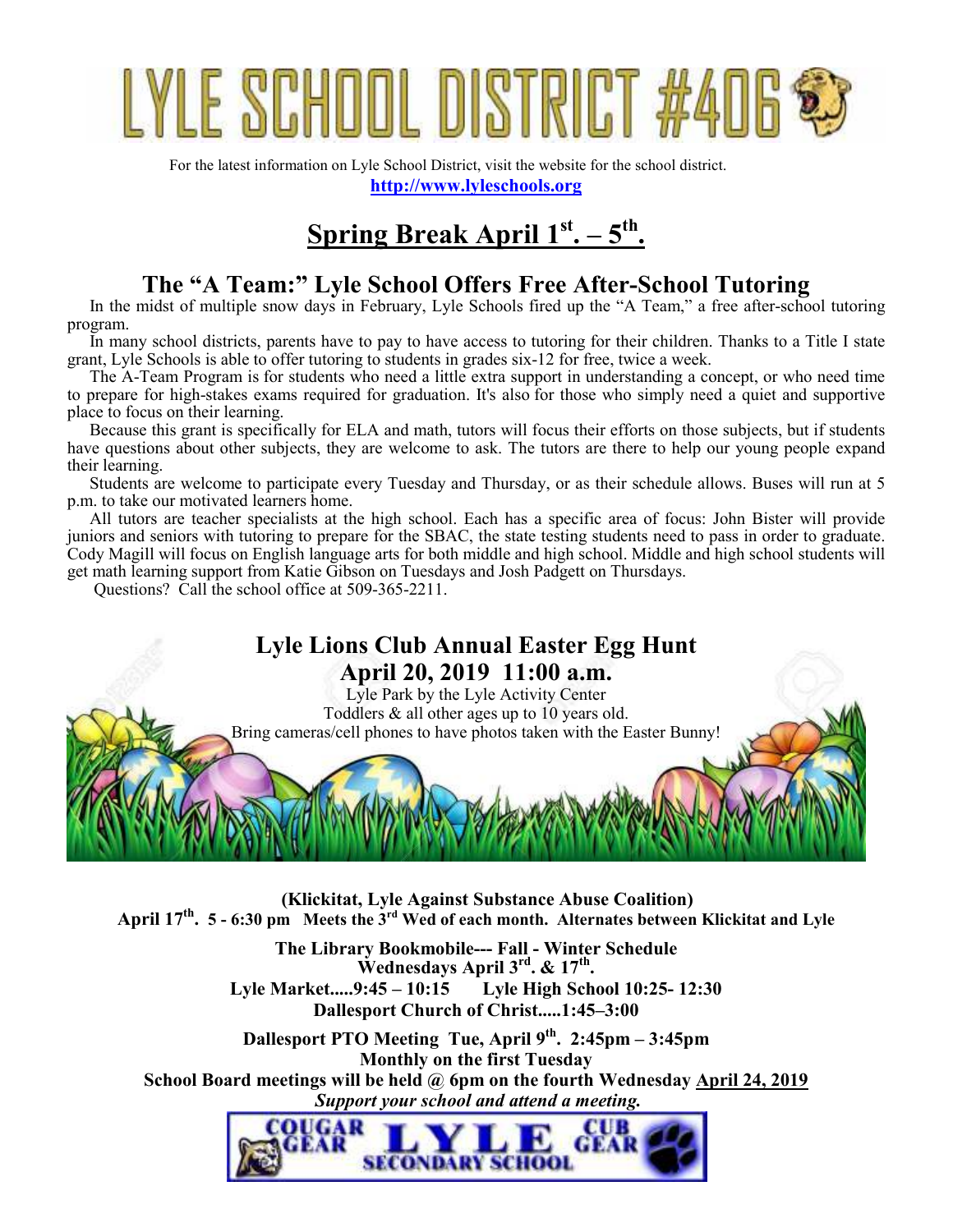#### **AARP Tax Assistance**

**FREE** tax assistance will be available for residents of Klickitat County through the Tax Aide Program, sponsored by AARP Foundation in cooperation with IRS. Taxpayers need to bring: Income statements, W2 forms; Interest and Dividend forms 1099-Int and 1099-Div; 1099-Misc; 1099-R Pension; 1099-G Unemployment; Form SSA 1099 Social Security, etc. Photo ID and proof of Social Security numbers for everyone listed on the return. Husband & wives filing jointly MUST both be present unless due to disability. Assistance is available to persons of all ages with low to moderate income and those who qualify for Earned Income credit. Volunteer counselors are trained by IRS certified instructors and will be at the following locations:

#### **Goldendale Grange Hall**

228 E Darland Street.

AARP Tax Aid appointments will be on Fridays and Saturdays through April 13<sup>th</sup>. from 9am to 12-noon. You must call Senior Services at 773-3757 to make an appointment.

#### **White Salmon Pioneer Center**

501 NE Washington Street. AARP Tax Aid appointments will be on

Tuesdays, 9am to Noon. You must call Senior Services at 493-3068 to make an appointment.

**Mid Columbia Senior Center**  1112 W 9th St, The Dalles FR: 2:00 PM - 6:00 PM SA: 9:00 AM - 1:00 PM

#### **Maryhill Museum of Art - Slow Art Day at Maryhill April 6, 2019 10:30 AM - 2:30 PM**

http://www.maryhillmuseum.org It's not what you look at that matters, it's what you see. Henry David Thoreau Slow Art Day is a global event with a simple mission: to help more people discover the joy of looking at and loving art. When people look slowly at a piece of art they make discoveries. The most important discovery they make is to see and experience art without an expert (or expertise). Join us at Maryhill for a slow art experience. We will begin with refreshments and a chance to meet others in the group, after which we will visit one or two works of art to see through the eyes of the artist and connect with our own spirit. Meet for refreshments and introduction in the M.J. Murdock Charitable Trust Education Center, followed by a slow art experience led by Curator of Education, Louise Palermo. Cost: \$5 members / \$15 non-members (includes admission, coffee and refreshments). Register in advance at

#### education@maryhillmuseum.org.

Maryhill Museum of Art, 35 Maryhill Museum Drive, Goldendale, WA<br>Contact Information: 509-773-3733 Contact Information: \$5 members / \$15 non-members<br>(includes admission coffee and (includes admission, coffee and refreshments).

#### **Craft Mini Fair April 9, 2019**

The Goldendale Grange is holding their mini fair on Tuesday April 9th and Wednesday the 10th. This is a good time to pick out one of your favorite hobby projects and enter the competition. You may think your handiwork is not good enough, but the judges may feel differently. Who knows, it may go all the way to State competition. It's fun and free, so what do you have to lose? Baking, woodworking, needle craft, painting, you name it. If you have questions email labevis@gorge.net She will be more than willing to answer them.

#### **Columbia Gorge Genealogical Society April 13, 2019 10:30AM**

Rescheduled from February Out on a limb with your family history? This Columbia Gorge Genealogical Society class will cover getting organized, internet research, genealogy etiquette , research software, crowd sourcing for the best results, record<br>importance, interviewing family interviewing members, and more!. We're here to help YOU! Public Welcome! Presenter: Georga Foster FREE Class Columbia<br>Gorge Discovery Center. 5000 Gorge Discovery Center, Discovery Dr. The Dalles. Downstairs classroom.

#### **Cascade Singers**

From Hildegard of Bingen to contemporary composers and arrangers, women's contributions to the musical scene will be featured in Cascade Singers' spring concert June 1 and 2. The community choir has just begun rehearsing for the "We Celebrate Women" event and welcomes interested women and men singers. Rehearsals take place Sundays from 7 to 9 p.m. at Zion Lutheran Church, 10th and Union Streets, in The Dalles. One-hour work sessions also happen Thursdays at 7 p.m. at First United Methodist Church. Contact Director Miles Thoming-Gale<br>at milesmansfield  $93\omega$  mail components milesmansfield $93@g$ gmail.com for more information.



## **Protecting Young Minds and Bodies**

**April 3, 2019 6:00 PM - 8:00 PM**  http://www.YouthThink.net

"Citizens Against Predators" V4CR Vets for Child Rescue Educate yourself on child trafficking and exploitation, and help bring real solutions, as you protect your child from online predators. Atkins develops and implements an array of proactive programs designed to give adults tools to keep children safe. The Dalles High School

Contact Information: Debby Jones 541- 506-2673 Free event

#### **Discovery Center -Museum March 25 through April 5.**

Free admission for kids through high school when accompanied by a paying adult. 5000 Discovery Dr. The Dalles

#### **Dallesport Spring Bazaar**

If you're interested in showcasing and selling your crafts at the upcoming Spring Bazaar at the Dallesport Community Center on **May 4th and 5th**., and would like to rent a table, please call Barb @ 541-980-5572.

#### **Home At Last's Bone Soup April 13, 2019 6:00 PM - 10:00 PM**

http://www.homeatlasths.org

Home At Last Humane Society's Annual Bone Soup event will be held on Saturday, April 13th. Happy hour starts at 6 p.m. then dinner at 7:00 p.m. with silent and live auctions. Proceeds benefit the animal shelter. The Dalles Civic<br>Auditorium Ballroom Contact Auditorium Ballroom Contact Information: Home At Last Humane Society 541-296-5189 Fees/Admission: \$25

#### **Easter Brunch in the Basalt Rock Cafe April 21 – 11 am – 2 pm**

Menu: Veggie Frittatas, pancakes, bacon, biscuits, sausage gravy, home fried potatoes, fresh fruit, cheesecake, coffee, tea, juice \$18. Adults, \$10 children 6-12, age 5 \* under free. Reservation not required. 5000 Discovery Dr. The Dalles

#### **Lyle Lions Club Annual Easter Egg Hunt April 20, 2019 11:00 a.m.**

Lyle Park by the Lyle Activity Center Toddlers & all other ages up to 10 years old. Bring cameras / cell phones to have photos taken with the Easter Bunny!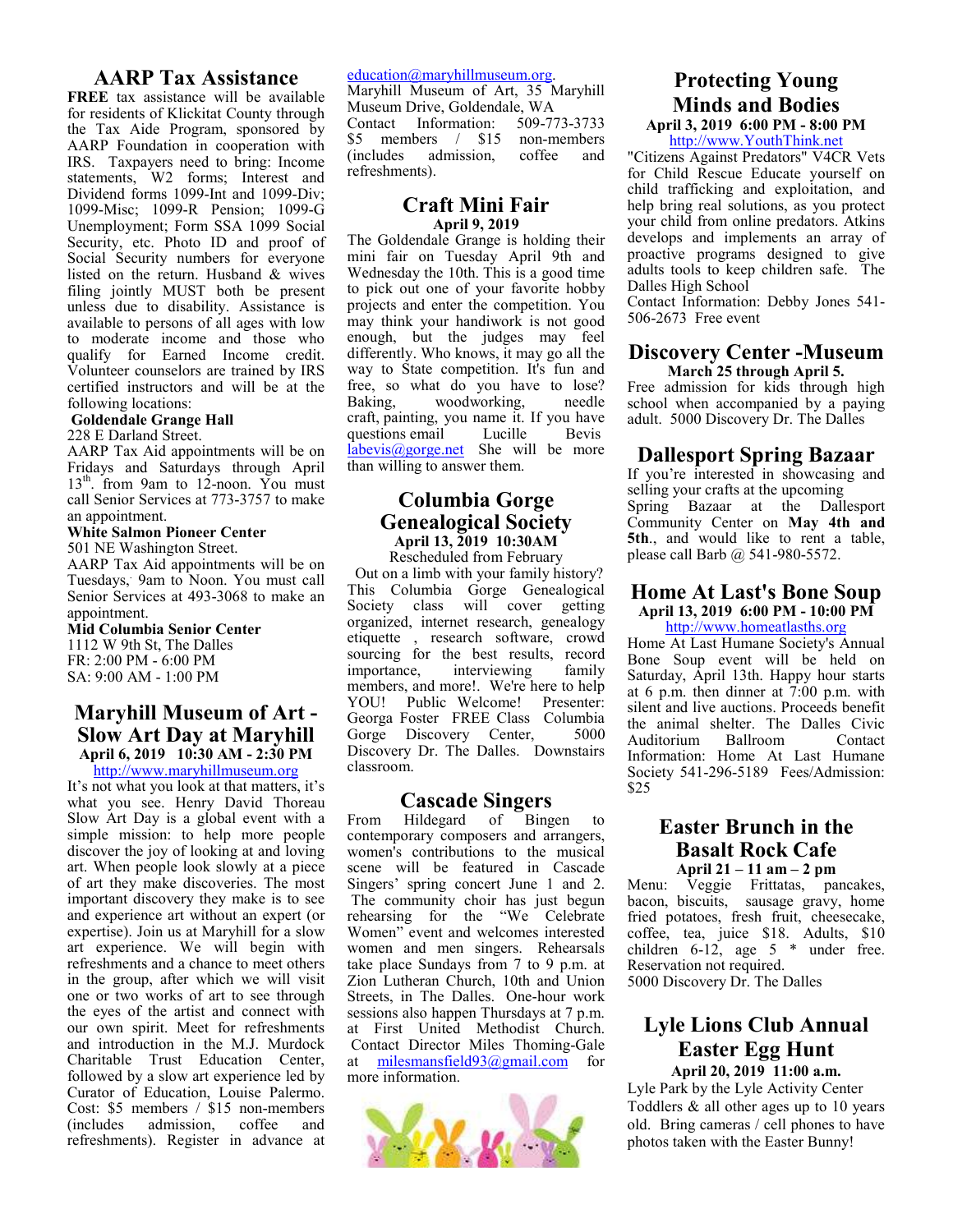## **Dallesport-Murdock Community Calendar**<br>Dallesport-Murdock Fire Dept. KCFD#6 Dallesport-Murdock Community Counci

 **630 Central Ave. P.O. Box 215 767-1252 136 6th Ave. P.O. Box 8** 

 **Dallesport-Murdock Community Council 136 6<sup>th</sup> Ave. P.O. Box 8** 

**Post Office hours are 8am-2pm M-F Sat. 7:30am-11:00 for package pick up only Phone 767-1577**

| <b>April 2019</b>                                                                                                                                                            |                                                                                                                                     |                                            |                                                                                                                                                                                                      |                                                         |                                                                                    |                                                                                                                                                          |  |  |
|------------------------------------------------------------------------------------------------------------------------------------------------------------------------------|-------------------------------------------------------------------------------------------------------------------------------------|--------------------------------------------|------------------------------------------------------------------------------------------------------------------------------------------------------------------------------------------------------|---------------------------------------------------------|------------------------------------------------------------------------------------|----------------------------------------------------------------------------------------------------------------------------------------------------------|--|--|
| <b>Sun</b>                                                                                                                                                                   | <b>Mon</b>                                                                                                                          | <b>Tue</b>                                 | <b>Wed</b>                                                                                                                                                                                           | <b>Thu</b>                                              | Fri                                                                                | <b>Sat</b>                                                                                                                                               |  |  |
| <b>AA Meetings</b><br><b>Wednesdays and</b><br><b>Sundays 7pm</b><br><b>Lyle School</b><br>Library<br>625 Keasey<br>360-870-3321                                             | <b>Lyle Lions Club</b><br>meeting.<br>Potluck at 6:00<br>pm; Mtg. at $6:30$<br>pm. Call 509-<br>365-2921                            | <b>Senior Lunch</b><br><b>Lyle 11:30am</b> | 3<br><b>Bookmobile</b><br><b>Lyle Market</b><br>$9:45-10:15$<br><b>Lyle High School</b><br>10:25-12:30<br><b>Dallesport Church</b><br>of Christ 1:45-3:00                                            | 14                                                      | 5<br><b>Senior</b><br><b>Advisory</b><br>Meeting<br>10:30am-12pm                   | 6<br><b>First Saturday</b><br><b>Breakfast</b><br><b>Lyle Lions</b><br><b>Club</b><br>$7am-10am$<br><b>Everyone</b> is<br>welcome!                       |  |  |
| 17                                                                                                                                                                           | 8                                                                                                                                   | 9<br><b>Senior Lunch</b><br>Lyle 11:30am   | 10<br><b>Fire Dist. Biz</b><br>Meet 6pm<br><b>Commissioners</b><br>Meet 7pm<br><b>Water Dist.</b><br>Meet 6pm                                                                                        | 11<br><b>Community</b><br>Council<br><b>Meeting 7pm</b> | 12                                                                                 | 13                                                                                                                                                       |  |  |
| 14                                                                                                                                                                           | 15<br><b>Lyle Lions Club</b><br>meeting.<br>Potluck at 6:00<br>pm; Mtg. at $6:30$<br>pm. Call 509-<br>365-2921<br>\$\$ Tax Day \$\$ | 16<br><b>Senior Lunch</b><br>Lyle 11:30am  | 17<br><b>Bookmobile</b><br><b>Lyle Market</b><br>$9:45-10:15$<br><b>Lyle High School</b><br>10:25-12:30<br><b>Dallesport Church</b><br>of Christ 1:45-3:00                                           | 18                                                      | 19<br><b>Airport Board</b><br><b>Meeting 7am</b><br>@Airport<br><b>Good Friday</b> | <b>20 Dallesport</b><br><b>Fire Dist</b><br><b>Breakfast</b><br><b>Fundraiser</b><br>@ Fire Hall<br>$7-10am$<br><b>Easter Egg Hunt</b><br>11am Lyle Park |  |  |
| 21<br><b>STATISTICS</b><br><b>Easter</b>                                                                                                                                     | 22<br>April 22                                                                                                                      | 23<br><b>Senior Lunch</b><br>Lyle 11:30am  | 24                                                                                                                                                                                                   | 25                                                      | 26<br><b>Arbor Day</b>                                                             | 27                                                                                                                                                       |  |  |
| 28                                                                                                                                                                           | 29                                                                                                                                  | 30<br><b>Senior Lunch</b><br>Lyle 11:30am  | <b>Volunteer Firefighters meet</b><br><b>Dallesport Fire Hall</b><br>Tuesdays 6pm<br><b>April</b><br>From the Latin word aperio "to open" (bud), because<br>plants begin to grow during this season. |                                                         |                                                                                    |                                                                                                                                                          |  |  |
| If you're interested in showcasing and selling your crafts at the upcoming<br>Spring Bazaar at the Dallesport Community Center on May 4 <sup>th</sup> and 5 <sup>th</sup> ., |                                                                                                                                     |                                            |                                                                                                                                                                                                      |                                                         |                                                                                    |                                                                                                                                                          |  |  |

**and would like to rent a table, please contact Barb @ 541-980-5572.**